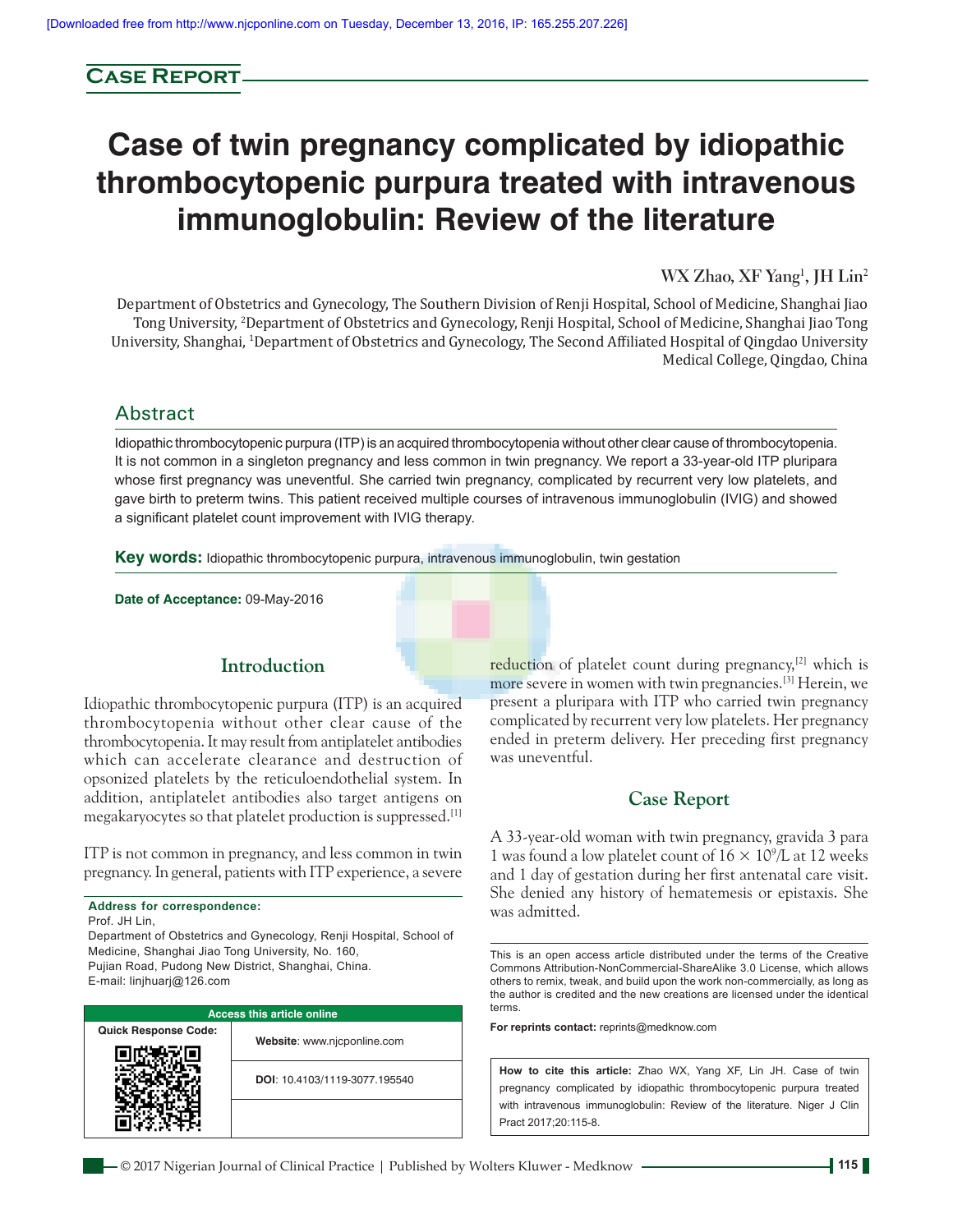## **Discussion**

At 23‑year‑old, she experienced easy bruising with a low platelet count of  $13 \times 10^9$ /L. After the exclusion of all other causes of thrombocytopenia, including a normal bone marrow examination, a diagnosis of ITP was made. She was treated with prednisone for 1 month, and platelet count was improved to  $80 \times 10^9$ /L. During pregnancy with her first baby 6 years ago, the platelet was kept at the level of  $60 \times 10^9$ /L. Such level of platelet was maintained until the first trimester of this pregnancy.

On this admission, the complete blood count test showed a low platelet count of  $16 \times 10^9$ /L. Laboratory examinations were otherwise unremarkable. The patient had no complaint of bleeding or bruising, and physical examination revealed no signs of bleeding. She received intravenous immunoglobulin (IVIG) 0.4 g/kg/day for five consecutive days. The platelet count on day 3 of the 5-day IVIG treatment was raised to  $60 \times 10^9$ /L. At 15 weeks and 2 days of gestation, another IVIG therapy was administered. She received complete 5‑day injections of IVIG every 2–3 weeks until delivery at 32 weeks and 6 days of gestation. The details are shown in Table 1. At 29 weeks and 2 days of gestation, because of regular uterine contractions and decreasing cervical length, the oxytocin receptor antagonist atosiban was administered. At 32 weeks of gestation, she experienced frequent uterine contractions. She was given prednisone (25 mg bid) to raise platelet count because preterm delivery was anticipated. At 32 weeks and 6 days of gestation, preterm labor was inevitable with a 2-cm dilation of cervical os. Cesarean section was performed because of the second twin in a transverse lie. The birth weight of the first twin was 2015 g (at the  $52<sup>nd</sup>$  percentile for birth weight), and Apgar score was 10. The second twin weighed 2160 g (at the  $65<sup>th</sup>$  percentile for birth weight) and her Apgar score was 9. Both twins shared a common placenta, weighing 650 g. The platelet counts of both newborns were normal.

| Table 1: Details about intravenous immunoglobulin<br>therapy |                                                        |                                                    |  |
|--------------------------------------------------------------|--------------------------------------------------------|----------------------------------------------------|--|
| <b>Gestational</b><br>age (weeks)                            | <b>Platelet count</b><br>before IVIG $(\times 10^9$ L) | Platelet count day<br>5 of IVIG $(\times 10^9$ /L) |  |
| $12 + 1$                                                     | 16                                                     | 60                                                 |  |
| $15 + 2$                                                     | 15                                                     | 70                                                 |  |
| 18                                                           | 6                                                      | 36                                                 |  |
| $20 + 2$                                                     | 8                                                      | 40                                                 |  |
| $23 + 4$                                                     | 1                                                      | 31                                                 |  |
| $26 + 4$                                                     | 10                                                     | 28                                                 |  |
| $29 + 2$                                                     | 10                                                     | 29                                                 |  |
| 32                                                           | 7                                                      | 74                                                 |  |

IVIG=Intravenous immunoglobulin

**Diagnosis of idiopathic thrombocytopenic purpura in pregnancy**

The incidence of ITP varies from 1 in 1000 to 2 in 1000 pregnancies.[4] Compared to an ITP diagnosis during pregnancy, a diagnosis of ITP before pregnancy may indicate a higher risk for obstetric complication, such as fetal loss or stillbirth, premature delivery.<sup>[5]</sup> As in the nonpregnant patients, the diagnosis of ITP in pregnant women is a clinical one.<sup>[6]</sup> Since there are no diagnostic tests to confirm ITP, the diagnosis of ITP in pregnancy is made by exclusion of secondary causes of thrombocytopenia, such as gestational thrombocytopenia, preeclampsia and hemolysis, elevated liver enzymes, and low platelets syndrome. Antibody testing for ITP utilizing the monoclonal antibody‑specific immobilization of platelet antigens assay in pregnant women is unnecessary for lack of diagnostic specificity.[7,8] In a large study,<sup>[9]</sup> autoantibodies were identified in  $\langle 7\% \rangle$  of thrombocytopenic pregnant women. Moreover, the prevalence of autoantibodies between thrombocytopenic and nonthrombocytopenic pregnant women was not statistically significant.<sup>[9]</sup> Furthermore, maternal circulating antiplatelet antibodies did not correlate with neonatal thrombocytopenia.<sup>[6]</sup> Similarly, as in nonpregnant individuals, bone marrow examination is not recommended for diagnosis of ITP.[6,10]

Kasai *et al*. found that gestational thrombocytopenia with platelet counts of  $\langle 10 \times 10^9 \rangle$  is common in twin pregnancies,[11] which suggests that twin pregnancy complicated by ITP will experience much lower platelet counts than singleton pregnancy with ITP. In the present paper, our patient presented with severe thrombocytopenia as early as in the first trimester of her twin pregnancy whereas her first childbirth was uneventful.

#### **Differential diagnosis**

Gestational thrombocytopenia is the most common cause of thrombocytopenia during pregnancy (approximately 75% of cases). ITP may be difficult to differentiate from it. However, gestational thrombocytopenia is generally associated with mild thrombocytopenia, usually  $>70 \times 10^9$ /L, whereas severe thrombocytopenia is common in pregnancy complicated by ITP. Gestational thrombocytopenia usually takes place during the second or third trimester of pregnancy while ITP is often first recognized in the first trimester. Adverse events for the mother and newborn are rare in patients with gestational thrombocytopenia. In most cases, pregnancy might result in worsening of thrombocytopenia in ITP patients.[12] This may result from the effects of the hormonal milieu of pregnancy on the reticuloendothelial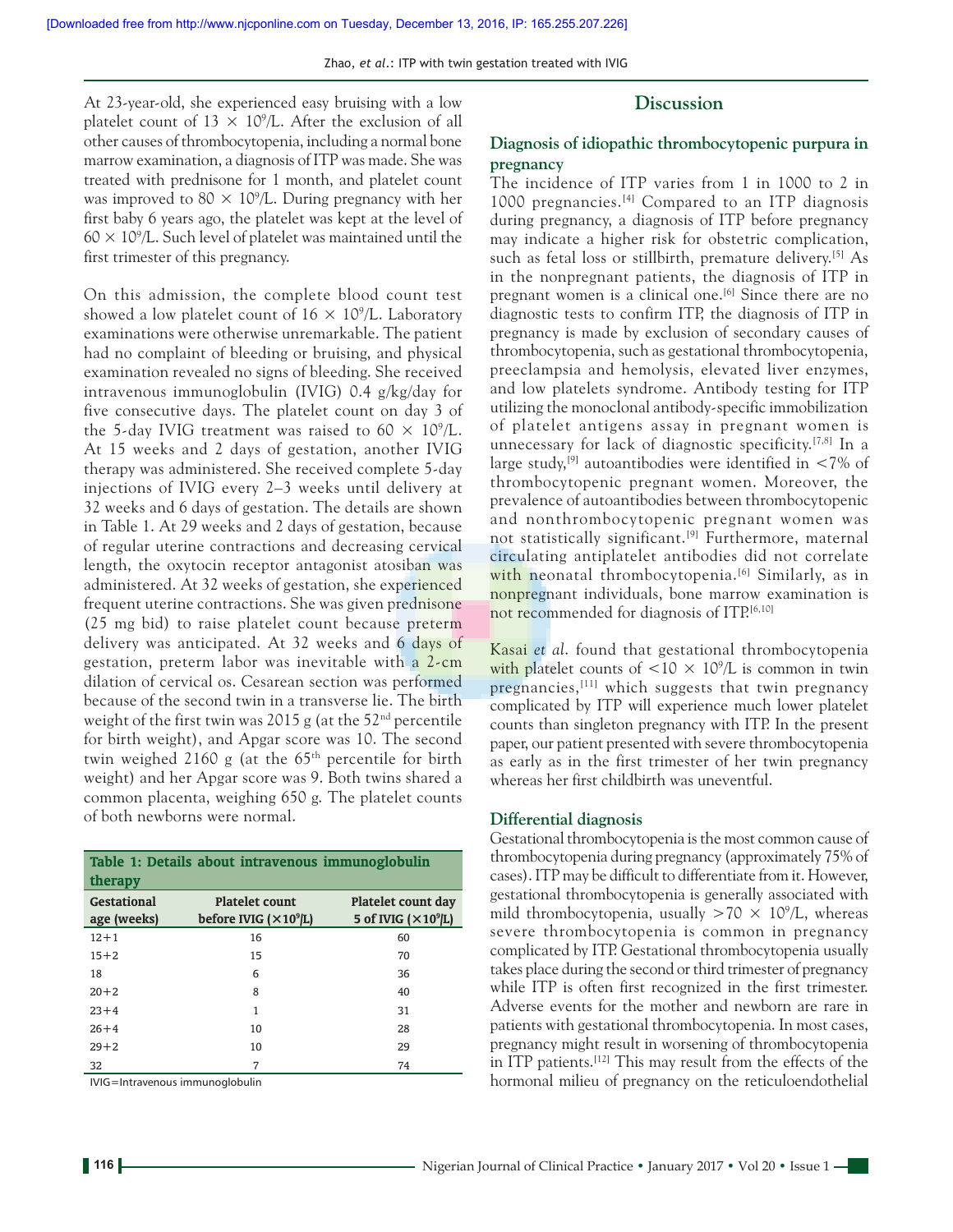system, which is similar to those reported in autoimmune hemolytic anemia.<sup>[13]</sup>

## **Management of idiopathic thrombocytopenic purpura in pregnancy**

The management of ITP in pregnant women is similar to that in nonpregnant women. Experts on the American Society of Hematology (ASH) panel recommended treatment when a platelet count is below  $10 \times 10^9$ /L at any time during pregnancy, below  $30 \times 10^9$ /L in the second or third trimester, or when the patients present with bleeding.<sup>[7]</sup> In the British Committee for Standards in Haematology (BCSH) guidelines, it was recommended that treatment should be considered when the platelet count is below  $20 \times 10^9$ /L at any time during pregnancy.<sup>[8]</sup> In this patient, we initiated treatment when the platelet count was below  $20 \times 10^9$ /L.

Either corticosteroids or IVIG can be used as a first-line treatment during pregnancy.<sup>[10]</sup> Both are safe with regard to teratogenicity. In China, corticosteroid treatment is preferred for the cost is very expensive in IVIG use. When corticosteroids are chosen, their maternal side effects including the exacerbation of gestational diabetes mellitus (GDM) and induction of hypertension should be considered. ASH prefers longer courses of corticosteroids to shorter courses of corticosteroids. Longer courses of corticosteroids begin with prednisone 1 mg/kg/day orally for 21 days and then tapered off while shorter courses of corticosteroids consist of dexamethasone 40 mg/day orally for 4 days.[10] IVIG can be used with or without corticosteroids. It would raise platelet count rapidly. However, there are some patients who fail to respond to IVIG. ASH recommends an initial dose of 1 g/kg when IVIG is required. When the patients fail to respond to this dosage of IVIG, two choices can be considered: Higher doses(i.e., 2  $g/kg$ <sup>[14]</sup> of IVIG or corticosteroids. The dosage may be repeated when the platelet count falls below 20  $\times$  10%).

After the failure of first-line treatments, a thrombopoietin receptor agonist can be chosen. However, more studies are needed to research its safety for fetuses.<sup>[15]</sup>

The management of ITP in women with twin pregnancy is the same as in those with singleton pregnancy. However, the difference between the two groups should be noted. Twin pregnancy is associated with a higher risk of developing hypertension and GDM than singleton pregnancy $[16,17]$ while the use of corticosteroids during pregnancy also increases the risk of hypertension and GDM. Therefore, taking into account that twin pregnancy is at higher risk of hypertension and GDM than singleton pregnancy when using corticosteroids, IVIG was chosen as the first-line treatment for our patient (0.4 g/kg/day for 5 consecutive days). We intended to administer corticosteroids before anticipated delivery to reduce their maternal side effects with administration of short-term corticosteroids. As shown Table 1, our patient required repeat treatment at 2–3‑week intervals, and the response was weaker after two repeat IVIG treatment. The time interval of IVIG treatment for our patient was shorter than the time reported by Ali *et al*. [18] At 32 weeks of gestation, our patient experienced regular uterine contractions and decreasing cervical length. She was treated with atosiban, an inhibitor of the hormone oxytocin. Taking into account the possibility of preterm labor, our patient was prescribed prednisone (50 mg/day) along with IVIG to rapidly raise the platelet count. An excellent platelet response was found. As shown in Table 1, the platelet count on the day 5 of IVIG and prednisone rose to  $74 \times 10^9$ /L. In our experience, we found that the singleton pregnant patients complicated by ITP, who had a good platelet response to IVIG were prone to respond to prednisone therapy. For patients with platelet counts between 20 and  $50 \times 10^9$ /L who receive no therapy during pregnancy, short-term corticosteroids (10–20 mg/day) 1–2 weeks before anticipated delivery, or IVIG to prepare for delivery is recommended.<sup>[19]</sup>

#### **Delivery**

Both ASH and BCSH guidelines conclude that the maternal platelet count is not associated with neonatal thrombocytopenia. Therefore, for pregnant women with ITP, the mode of delivery should be decided on obstetrical criteria.<sup>[10]</sup> BCSH guidelines recommend that a maternal platelet count of  $50 \times 10^9$ /L is appropriate for vaginal delivery and platelet counts  $> 80 \times 10^9$ /L are safe for spinal and/or epidural anesthesia and cesarean section if coagulation is otherwise normal.<sup>[8]</sup> When emergent deliveries happen to those ITP patients whose platelet counts are below adequate level, platelet transfusion is considered. Platelet transfusion in conjunction with IVIG is preferred to platelet transfusion alone because platelet transfusion alone results in inadequate posttransfusion increments or an initial rise in platelet count followed by returning to the baseline platelet count at subsequent 8‑h or 12‑h posttransfusion. Anesthesiologists in our center suggest a threshold of platelet counts  $>75 \times 10^9$ /L for spinal and/or epidural anesthesia, and we think this level is safe for cesarean section. At 32 weeks and 6 days of gestation, inevitable preterm labor happened to our patient. Because of the second twin in a transverse lie, she gave birth by cesarean section to two newborns with normal platelet counts. The patient had general anesthesia instead of spinal and epidural anesthesia because of her low platelet count of  $74 \times 10^9$ /L. The surfactant was administrated to the preterm twins.

### **Conclusion**

The patients with twin pregnancy complicated by ITP are at risk of severe thrombocytopenia during pregnancy.